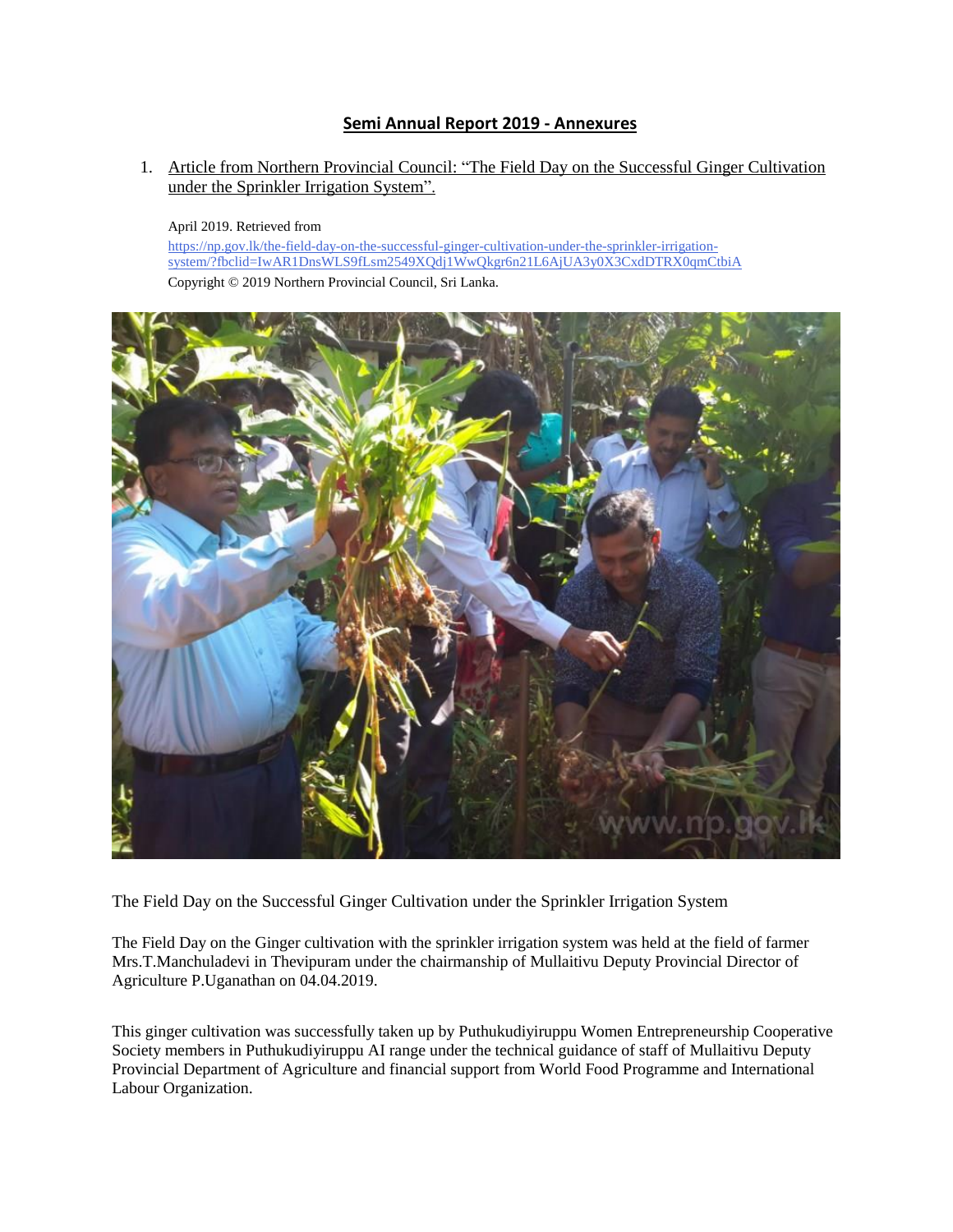Provincial Director of Agriculture S.Sivakumar appreciated the women for their introduction of ginger cultivation. Hand in hand marketing opportunities are to be created for the sale of produced ginger. Women entrepreneurs may enter the details of ginger produced in the social media for facilitating the selling and buying of agriculture produce. One of the social media is "Govipola". He requested the women to enter the availability of ginger which they produces for informing potential buyers who enrolled their details in the app and look for this kind of information in the app.



Farmer Mrs.T.Manchuladevi said that sprinkler irrigation system and inputs for ginger cultivation were provided to 52 Puthukudiyiruppu Women's Entrepreneurship Cooperative Society members by WFP and ILO. Training programme on ginger cultivation was conducted by the Resource Personnel of the Department of Export Agriculture, Matale. She explained how the society members learned about ginger cultivation in their exposure visit to the ginger field of Innovative Commercial Farmer Senathiraja Premkumar Alaveddy, Jaffna. Now she can able to cultivate ginger cultivation in large extent and become a good ginger farmer.

Director of National Agriculture Information & Communication Centre S.Periyasamy emphasised that value addition raw ginger will give more income rather than selling it as raw ginger.

Provincial Director of Agriculture S.Sivakumar participated in the field day as Chief Guest while Director of National Agriculture Information & Communication Centre S.Periyasamy and Mullaitivu District Director of Agriculture R.Kogulathasan participated as Special Guest. Members of Puthukudiyiruppu Pradesha Sabha